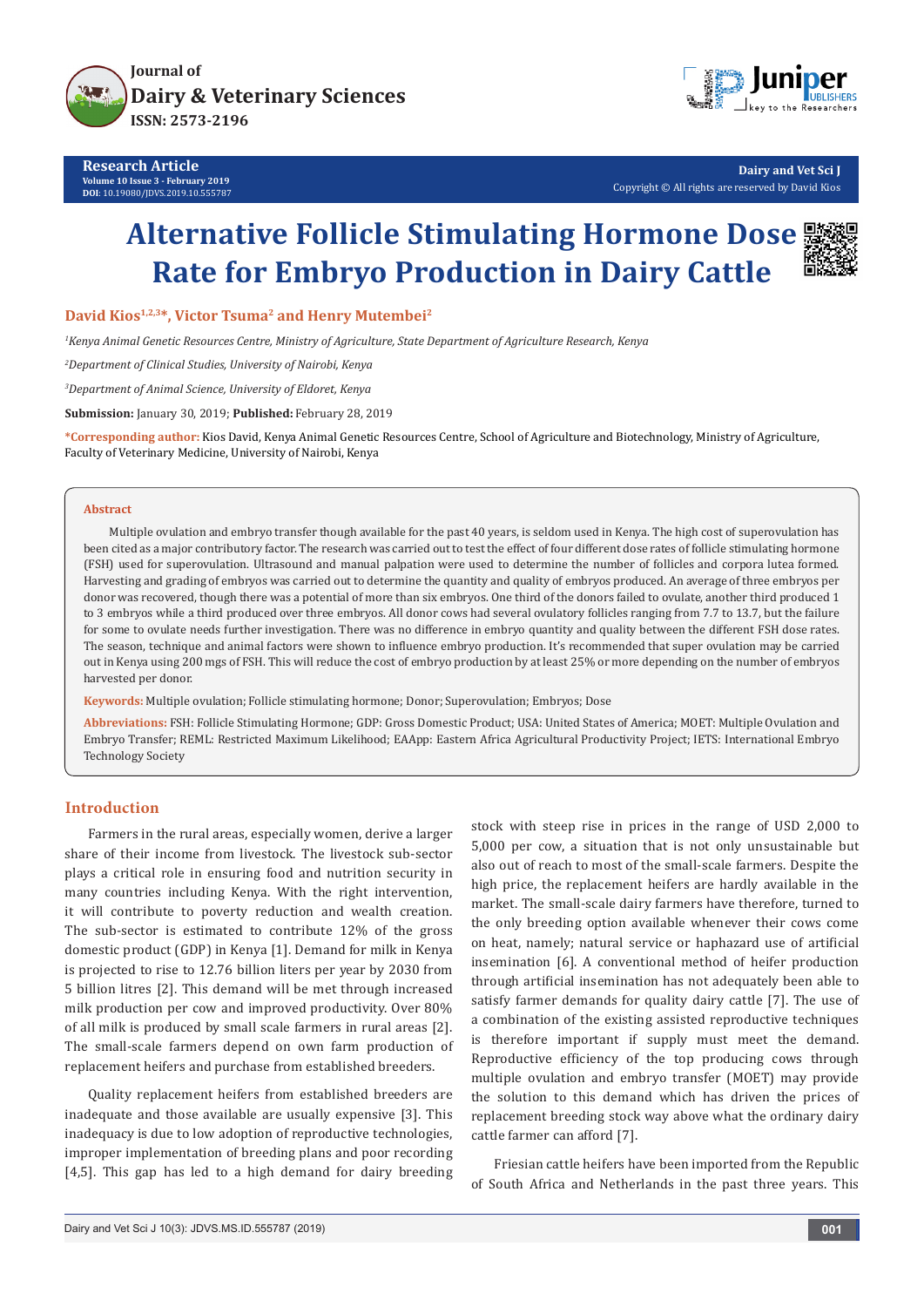was to alleviate the acute shortage of quality dairy cattle being experienced in the Country. The logistics of importation especially transportation overland is difficult and almost impossible for many farmers. Such a venture is non-tenable due to high risk of spreading diseases, effect of genotype X environment interactions, high cost of importation and shipping fever that leads to abortions and deaths from long distance travels [8].

The use of assisted reproductive technologies therefore remains the most viable option and has supported many developed countries to achieve sustainable production of milk and replacement heifers [9,10]. Multiple ovulation and embryo transfer can greatly increase the number of off spring that a genetically superior cow can produce [11,12]. The reproductive potential of a cow could be enormously enhanced considering the numerous viable ova they contain in their ovaries [3,10]. Through natural mating or artificial insemination, only a fraction of the reproductive potential of the cow is realized and the average cow will have one calf per year. Thus, a cow only produces 8 to 10 calves during her lifetime [12]. The high variability in embryo output, cost and logistics for importation of follicle stimulating hormone and other drugs, chemicals and equipment used for embryo production influence the success of a MOET program [9,11]. This high variability in embryo output has also been attributed to variations in follicular response to FSH, technical competence of the technician together with other human and animal factors [13-15].

The MOET protocol currently in use in Kenya was adopted from the United States of America (USA). Their donor cows are larger than those found in Kenya with higher weight, different physiological needs and raised in different environments. Thus, the FSH protocol for their situations may not be the most appropriate for Kenyan donor cows. This MOET protocol also recommends a blanket 30% reduction for the heifers and is silent on low weight mature cattle as kept in most farms in Kenya. This research was designed to determine the factors affecting embryo output within the dairy subsector for enhanced breeding and productivity in Kenya.

## **Materials and Methods**

#### **Experimental Design**

Twelve (12) donor Friesian dairy cows on their second parity, aged approximately 40 months were assigned to four different Folltropin®-V (FSH) (Bioniche animal health) dose levels; 400mgs (20mls), 320mgs (16mls), 260mgs (13mls) and 200mgs (10mls). The donors had average body condition score (BCS) of three (3) on the 1 – 5 scale, where one (1) is emaciated and five (5) is extremely fat as described by Domecq [16]. This was maintained throughout the experimental period; period 1 (P1) was in January to March, period 2 (P2) was April to June and period 3 (P3) was July to September. The controls were donors on 400mgs of FSH protocol, the standard procedure used currently in Kenya. The research was carried out at the University of Eldoret farm in Uasin Gishu County.

The experimental animals were randomly assigned to four (4) groups of three (3) donors each. A 4 x 4 cross over experimental design was used. Cross over experimental design has been shown to work well with repeated treatments comparing the response of different drugs or doses over different groups of animals [17]. The cross over design allowed the rotation of the three (3) donors in each group within the four (4) treatments randomly. The experimental donor cows crossed from one treatment to the other after a wash out period of two (2) months. The wash out period was long enough to ensure minimal cross over effects that may compound results. The effects of the four (4) FSH treatment levels on follicular development and embryo output over three different seasons were quantified and recorded.

The following dependent variables: (a) Number of follicles at the start of FSH treatment (b) Number of ovulatory follicles at the end of FSH treatment (c) Number of embryos harvested and (d) Quality of the embryos harvested were evaluated. Ovulatory follicles were defined as those with a diameter of 10 millimeters (mm) or over [5]. A17-day Synchronization and super ovulation protocol was uniformly used during the four experiments. Synchronization was carried out using a combination of progesterone and prostaglandin to bring all the animals at the same phase of the estrous cycle. It began with synchronization using a controlled internal drug release (CIDR®) (Zoetis) device impregnated with progesterone for slow release on day zero (0). The donors were also given a multivitamin injection to improve on appetite.

On day four, just prior to start of superovulation treatment, the ovaries were scanned using ultrasound. A 7.5 megahertz (MHz) dual frequency linear array probe ultrasound scanner was used. This was to visualize and count the number of follicles three millimeters (mm) or more in diameter. This was recorded and saved as digital pictures. On the fifth day, the donors were treated with (FSH) based on the four experimental levels on a reducing dose twice a day for four days (Table 1). On the evening of day seven, the donors were given prostaglandin injection which was repeated on the morning of day eight together with the withdrawal of the CIDR®. On day eight, a second ovarian ultrasound scan was carried out to determine the number of ovulatory follicles in each ovary. This was recorded and digital pictures were also stored. The donors were inseminated twice after FSH treatment with good quality semen. The first insemination being done 12 hours after observation of standing heat and 12 hours thereafter using the same sire, same batch of semen and same inseminator.

On day 16, rectal palpation combined with ultrasound was used to quantify the expected number of embryos based on the number of corpora lutea found on the ovaries. Ultrasound has led to improved understanding of follicular and corpora lutea development [18]. Corpora lutea is formed soon after ovulation from the remaining structures of ovulating follicle. The presence of a corpora lutea is a strong indicator of ovulation and can be used to estimate the number of embryos expected in such a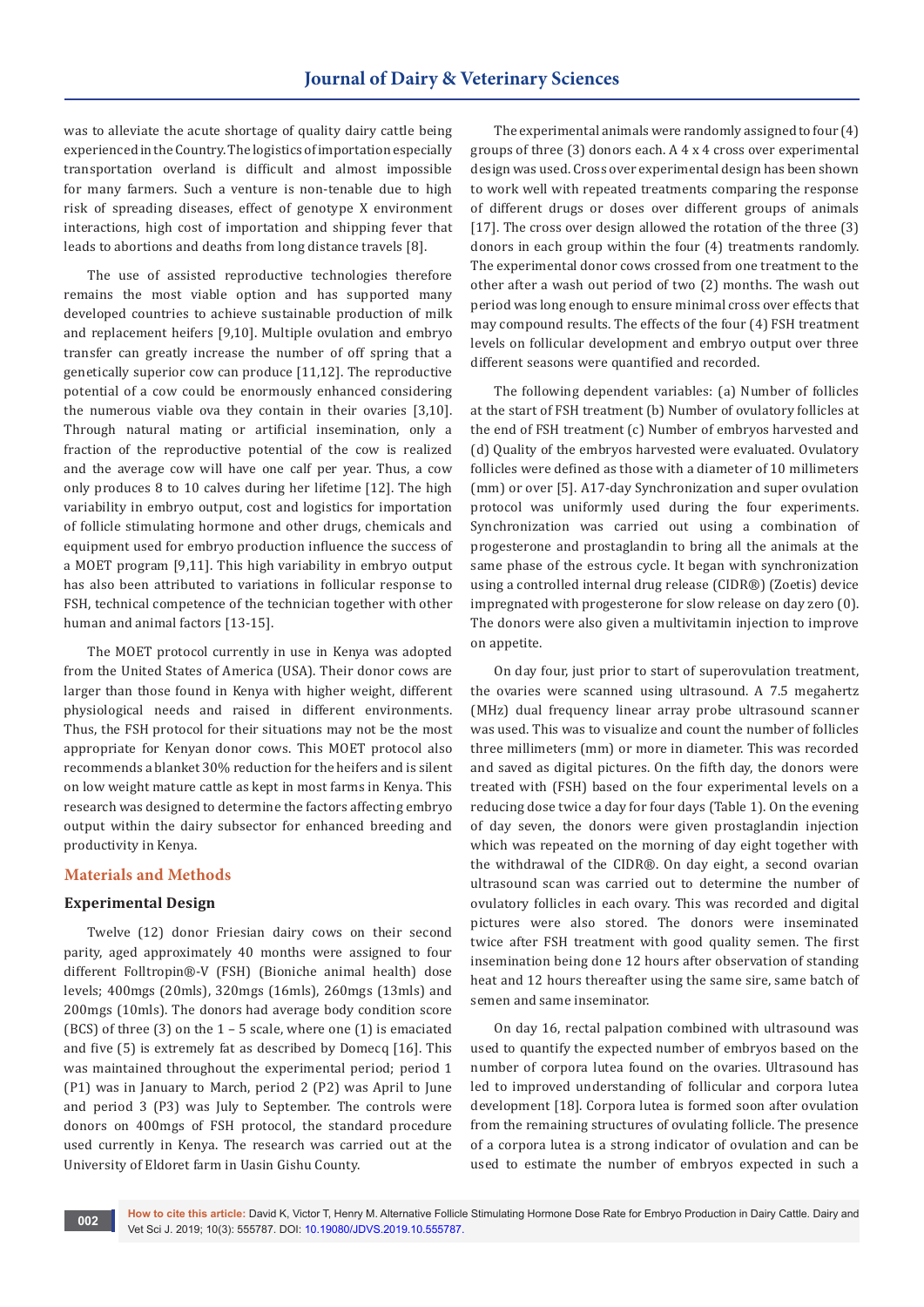program. This is also important for the practitioner especially when searching for the embryos. The expected output was compared with the actual number of embryos harvested.

Harvesting and grading of embryos was carried out according to the standard protocol as described by Seidel & Seidel and Bo & Mapletoft [19,20] and International Embryo

Technology Society (IETS). Harvesting was carried out seven (7) days after insemination of the donors using three-way catheters introduced into the uterine horns. Flushing media was introduced slowly to the uterine horn to flush out the embryos which were then collected using an embryo filter. Searching and grading of embryos was done using a special stereoscopic microscope designed for the purpose [19].

**Table 1:** Four FSH treatment levels for superovulation experiment on a reducing dose over a four-day period. Daily dose was divided into two equal parts and administered at 12-hour interval.

| Day / FSH Level | 20ML (400mg) | 16ML (320mg)                   | 13ML (260mg) | 10ML (200mg)  |  |  |
|-----------------|--------------|--------------------------------|--------------|---------------|--|--|
|                 | 8ml (160mg)  | 6.5ml(130mg)                   | 5ml (100mg)  | 4ml(80mg)     |  |  |
|                 | 6ml(120mg)   | 4.5ml(90mg)                    | 4ml(80mg)    | 3ml(60mg)     |  |  |
|                 | 4ml(80mg)    | $3 \text{ ml} (60 \text{ mg})$ | 2.5ml(50mg)  | 2ml(40mg)     |  |  |
| 4               | 2ml(40mg)    | $2 \text{ ml} (40 \text{ mg})$ | 1.5ml(30mg)  | 1ml(20mg)     |  |  |
| Total           | 400mg(20mls) |                                | 260mg(13mls) | 200mg (10mls) |  |  |

FSH: Follicle stimulating hormone.

## **Statistical Analysis**

All the response variables were subjected to the same analysis. Initial body weight of experimental cows was used to weight observations in the statistical analysis to take care of inadequacy of a uniform dose used on cows of varying body weight. Response was taken on the same cow at different periods resulting in a repeated measures data structure. Response values for the same cow are correlated whereas values for different cows are assumed to be independent. Consequently, a mixed linear statistical model was postulated. A parameter estimation procedure that uses restricted maximum likelihood (REML) was used to analyze the data. SAS procedure for mixed linear models' software (SAS Institute Inc. 2004. SAS OnlineDoc® 9.1.3. Cary, NC: SAS Institute Inc.) was deployed.

#### **Statistical Model**

In the postulated linear mixed model, its stipulated that numbers of follicles, embryos and the quality constitute the dependent variable and the experimental factor hormone treatment is a fixed independent variable [21]. Period of treatment is a fixed variable whereas the variability among cows within period is random.

$$
Y_{ii}ijk = \mu + X_{ii} + X_{jj} + X_{jj} + e_{jj}ik
$$

Where i=1,2,3 j=1,2,3,4 k=1,2,…..18, Y\_ijk= Response of cow

k that received hormone dose  $j$  in period  $i$ ,  $\mu$  is the overall mean effect, x\_iis the fixed effect of period i, x\_jis the fixed effect of hormone dose level j, x\_ij is the effect of the interaction between period i and hormone dose level j, e\_ijk is the random error of the measured response of cow k that received hormone dose j in period i.

## **Results**

## **Follicles developed**

Mean number of ovulatory follicles observed at the end of FSH treatment rose marginally with the level of FSH hormone dose but did not significantly differ (Table 2). Period three mean was lower than that obtained for periods one and two but the difference was not statistically significant (P<.07) (Table 2). The highest ovulatory follicle mean count was recorded for 20ml dose in period two due to an extreme observation of 22 ovulatory follicles from one cow. Mean follicle counts slightly improved for 20ml dose from an equal response for all lower doses but not significantly. The mean ovulatory follicle counts for period three was lowest. Mean number of follicles observed at the start of the FSH treatment that progressed to ovulatory follicles ranged between 63% for the lowest FSH dose and 69% for the highest FSH dose. Period three means were lower than those observed in periods one and two particularly for lower hormone doses.

**Table 2:** Total follicular count (ovulatory and non-ovulatory ≥3mm) at the start of the FSH hormonal treatment and the total number of ovulatory (≥10mm in diameter) follicles at the end of FSH treatment through rectal ultrasound at three different periods (P1,P2,P3) and four treatment levels of FSH experimental doses as visualized and recorded.

|               |                |                | At start of FSH treatment |      | At end of FSH treatment |                |                |                |      |            |
|---------------|----------------|----------------|---------------------------|------|-------------------------|----------------|----------------|----------------|------|------------|
| FSH Dose (ml) | P <sub>1</sub> | P <sub>2</sub> | P <sub>3</sub>            | Mean | <b>SEM</b>              | P <sub>1</sub> | P <sub>2</sub> | P <sub>3</sub> | Mean | <b>SEM</b> |
| 10            | 10.7           | 10.7           | 7.7                       | 9.7  | 1.1                     | 5.7            | 8.7            | 4.0            | 6.1  | 1.7        |
| 13            | 12.3           | 11.0           | 8.0                       | 10.1 | 1.1                     | 10.0           | 5.7            | 3.0            | 6.2  | 1.7        |
| 16            | 12.7           | 11.5           | 8.3                       | 10.8 | 1.2                     | 8.3            | 6.0            | 5.3            | 6.5  | 1.9        |
| 20            | 10.0           | 13.7           | 10.3                      | 11.3 | 1.1                     | 6.0            | 10.0           | 7.3            | 7.8  | 1.7        |

**How to cite this article:** David K, Victor T, Henry M. Alternative Follicle Stimulating Hormone Dose Rate for Embryo Production in Dairy Cattle. Dairy and **003 Vet Sci J. 2019; 10(3): 555787. DOI: [10.19080/JDVS.2019.10.555787.](http://dx.doi.org/10.19080/JDVS.2019.10.555787) 003**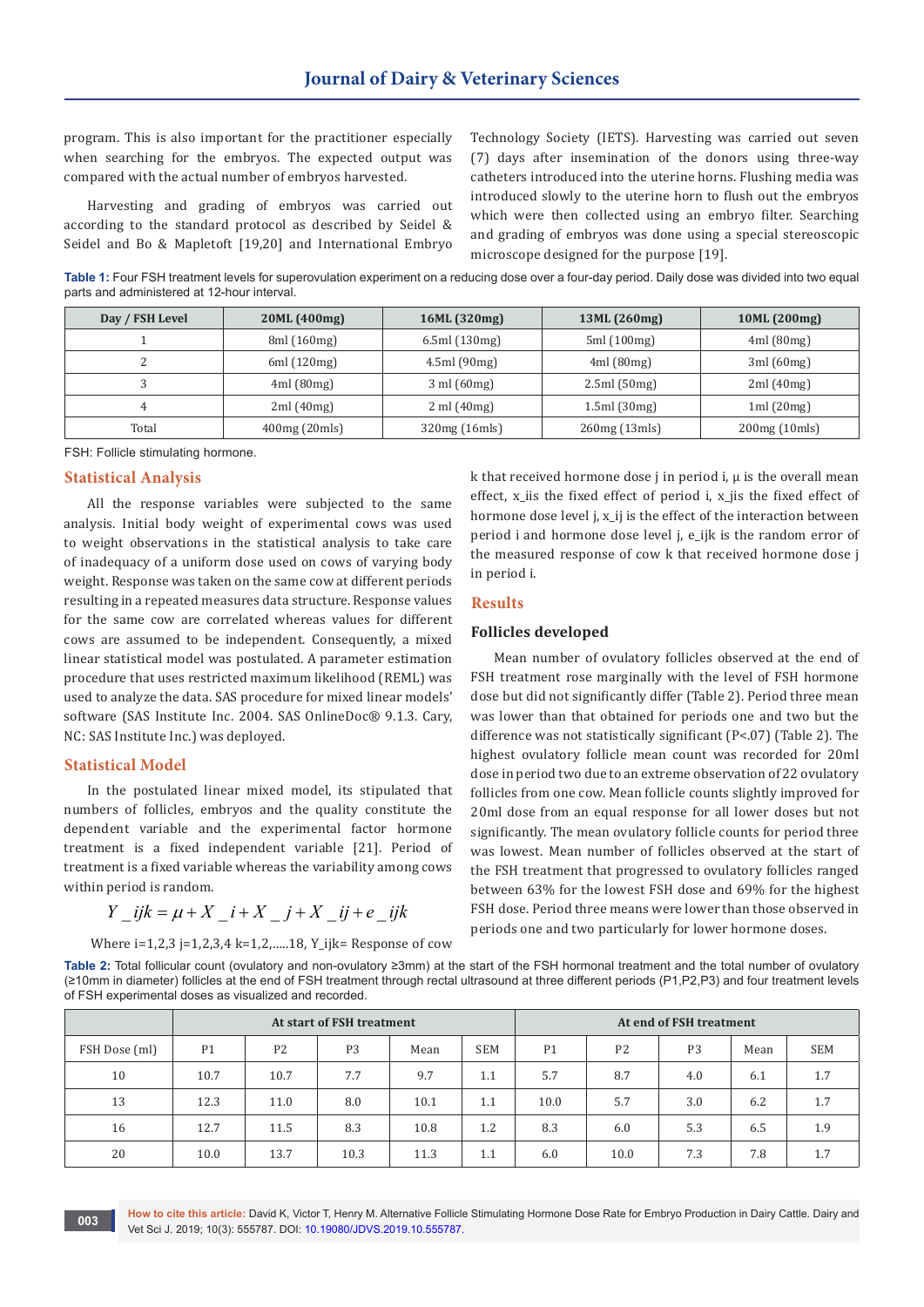# **Journal of Dairy & Veterinary Sciences**

| Mean | 11.7       | 11.0                          | 8.6 |  | -<br>ن. ،  | $\sim$<br>. . | 1.7        |  |
|------|------------|-------------------------------|-----|--|------------|---------------|------------|--|
| SEM  | ስ ር<br>U.7 | $\mathbf{r} \cdot \mathbf{r}$ | 0.9 |  | <b>1.J</b> | T.O           | <b>1.J</b> |  |

FSH: Follicle stimulating hormone, P1: January–March, P2: April–June and P3: July–September, SEM: Standard error of mean.

The highest number of follicles at the start of the FSH treatment that progressed to ovulatory follicles was at period two for 10ml FSH hormone level and period one at 13ml FSH level at 81%. The lowest number of follicles at the start of the FSH treatment that progressed to ovulatory follicles was at period three for 13ml FSH level at 38% followed by period three for 10ml level at 52%. Significance tests of fixed effects are shown in the analysis of variance (Table 3) for the two dependent variables under study; number of follicles at the start of FSH treatment and number of ovulatory follicles at the end of FSH treatment. No significant hormone dose, period or interaction effect was detected (P>.05) but intercept model fit was significant (P<.05) for the two dependent variables. Least squares mean for the fixed effects and interaction are presented below (Table 3).

**Table 3:** Total follicular count (ovulatory and non-ovulatory ≥3mm) at the start of the FSH hormonal treatment and the total number of ovulatory (≥10mm in diameter) follicles at the end of FSH treatment through rectal ultrasound at three different periods (P1,P2,P3) and four treatment levels of FSH experimental doses as visualized and recorded.

| Variable                                                  | <b>Effect</b> | <b>Ndf</b> | <b>Ddf</b> | <b>F</b> Value | Pr > F |
|-----------------------------------------------------------|---------------|------------|------------|----------------|--------|
|                                                           | Dose          | 3          | 23         | 0.20           | 0.8975 |
| Number of follicles at the start of FSH treatment         | Period        | ∍<br>∠     | 23         | 1.01           | 0.3793 |
|                                                           | Period*Dose   | b          | 23         | 0.56           | 0.7539 |
|                                                           | Dose          | 3          | 23         | 0.47           | 0.7089 |
| Number of ovulatory follicles at the end of FSH treatment | Period        | ∍          | 23         | 3.04           | 0.0675 |
|                                                           | Period*Dose   | b          | 23         | 0.57           | 0.7523 |

Harvested structures (embryos, unfertilized ova and degenerated embryos), embryo quantity and quality Significance tests of fixed effects are shown in the analysis of variance (Table 4) for the five dependent variables under study (structures, embryos, grade 1, grade 2, unfertilized). No significant hormone

dose, period or interaction effect was detected (P>0.05) but intercept model fit was significant (P<0.05) for structures (embryos, unfertilized ova and degenerated embryos), embryos harvested and grade one embryos (Table 4).

**Table 4:** Analysis of variance (ANOVA) for harvested structures, embryos and their quality.

| Variable         | <b>Effect</b> | <b>Ndf</b>     | <b>Ddf</b> | <b>F</b> Value | Pr > F |  |
|------------------|---------------|----------------|------------|----------------|--------|--|
|                  | Dose          | 3              | 23         | 0.24           | 0.8645 |  |
| Structures       | Period        | $\overline{2}$ | 23         | 1.17           | 0.3279 |  |
|                  | Period*Dose   | 6              | 23         | 0.49           | 0.8085 |  |
|                  | Dose          | 3              | 23         | 0.07           | 0.9764 |  |
| Embryos          | Period        | $\overline{2}$ | 23         | 0.62           | 0.5489 |  |
|                  | Period*Dose   | 6              | 23         | 0.54           | 0.7737 |  |
|                  | Dose          | 3              | 23         | 0.16           | 0.9207 |  |
| Grade 1          | Period        | $\overline{2}$ | 23         | 0.73           | 0.4906 |  |
|                  | Period*Dose   | 6              | 23         | 0.35           | 0.8997 |  |
|                  | Dose          | 3              | 23         | 0.25           | 0.8625 |  |
| Grade 2          | Period        | 2              | 23         | 0.75           | 0.4855 |  |
|                  | Period*Dose   | 6              | 23         | 1.44           | 0.2439 |  |
|                  | Dose          | 3              | 23         | 0.90           | 0.4584 |  |
| Unfertilized ova | Period        | $\overline{2}$ | 23         | 2.07           | 0.1485 |  |
|                  | Period*Dose   | 6              | 23         | 0.29           | 0.9370 |  |

Least squares mean for the fixed effects and interaction are presented in Table 5. Mean number of structures harvested at FSH hormone dose 400 mgs (20 ml) was marginally higher but did not significantly differ from the rest. Period three mean was lower than that obtained for periods one and two but the difference was not statistically significant (p > 0.05) (Table 5). The highest mean number of structures was harvested at

hormone dose 260 mgs (13 ml) in period one and dose 400 mgs (20ml) in period two while the lowest mean yield was observed for dose 260 mgs (13ml) in period three (Table 5). Mean number of embryos harvested was not significantly different at all FSH hormone dose levels (Table 5). Period three mean was lower than that obtained for periods one and two but the difference was not statistically significant (P>.05) (Table 5). The highest mean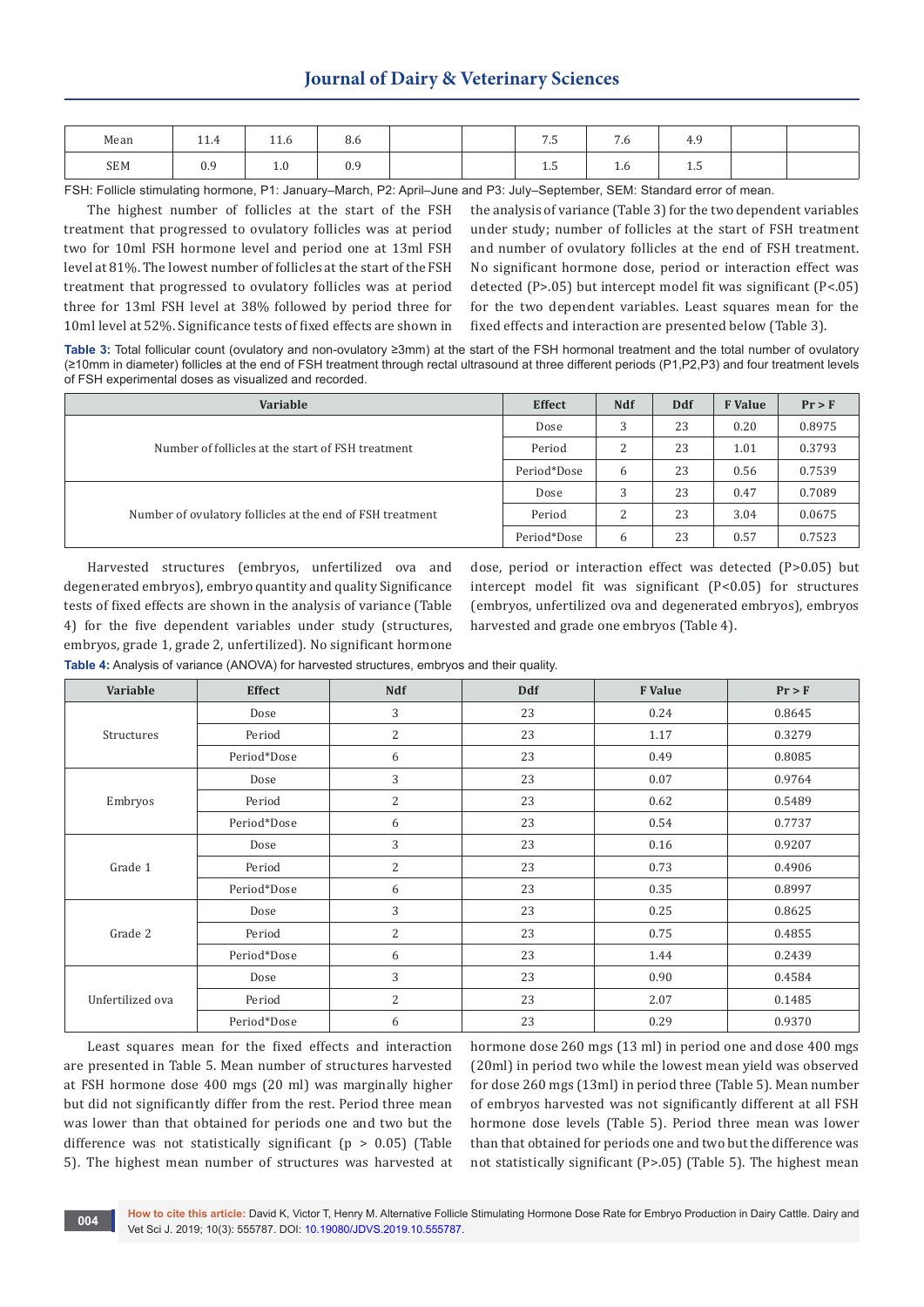|            |                |                | <b>Structures</b> |      | <b>Embryos</b> |                |                |                |      |            |
|------------|----------------|----------------|-------------------|------|----------------|----------------|----------------|----------------|------|------------|
| Dose (ml)  | P <sub>1</sub> | P <sub>2</sub> | P <sub>3</sub>    | Mean | <b>SEM</b>     | P <sub>1</sub> | P <sub>2</sub> | P <sub>3</sub> | Mean | <b>SEM</b> |
| 10         | 3.7            | 5.3            | 2.0               | 3.7  | 1.1            | 2.7            | 4.3            | 2.0            | 3.0  | 0.9        |
| 13         | 6.0            | 3.7            | 1.3               | 3.7  | 1.1            | 4.3            | 2.7            | 1.3            | 2.8  | 0.9        |
| 16         | 4.7            | 3.0            | 2.3               | 3.3  | 1.2            | 3.7            | 2.5            | 2.0            | 2.7  | 0.9        |
| 20         | 3.7            | 5.7            | 4.7               | 4.7  | 1.1            | 2.3            | 3.7            | 3.7            | 3.2  | 0.9        |
| Mean       | 4.5            | 4.4            | 2.5               |      |                | 3.3            | 3.3            | 2.3            |      |            |
| <b>SEM</b> | 1.0            | 1.1            | 1.0               |      |                | 0.7            | 0.8            | 0.7            |      |            |

number of embryos was harvested at hormone dose 200 mgs (10 ml) in period two and dose 260 mgs (13ml) in period one while

the lowest mean yield of embryos harvested was observed for dose 260 mgs (13ml) in period three (Table 5).

**Table 5:** Mean number of structures and embryos resulting from the use of different FSH hormone dose levels during three periods.

Least squares mean for the fixed effects and interaction for quality of embryos harvested are presented in Table 6. Mean number of grade one embryos harvested did not significantly differ with hormone dose or period of study (P>.05). On average, a maximum of three grade one embryos were harvested per donor

cow. Fewer mean number of grade two embryos was harvested and no significant difference was observed across hormone levels or period of study (Table 6). No significant difference was observed in mean number of unfertilized ova harvested across hormone levels or period of study (P>.05) (Table 6).

**Table 6:** Mean number of grade one grade two and unfertilized embryos resulting from the use of different hormone dose levels during various periods.

|                                  | Grade 1   |                |                |      |            | Grade 2   |                |                |      |            | Unfertilized |                |                |      |            |
|----------------------------------|-----------|----------------|----------------|------|------------|-----------|----------------|----------------|------|------------|--------------|----------------|----------------|------|------------|
| <b>Dose</b><br>(m <sub>l</sub> ) | <b>P1</b> | P <sub>2</sub> | P <sub>3</sub> | Mean | <b>SEM</b> | <b>P1</b> | P <sub>2</sub> | P <sub>3</sub> | Mean | <b>SEM</b> | <b>P1</b>    | P <sub>2</sub> | P <sub>3</sub> | Mean | <b>SEM</b> |
| 10                               | 2.3       | 3.3            | 1.7            | 2.4  | 0.7        | 0.4       | 0.9            | 0.3            | 0.5  | 0.2        | 1.0          | 1.0            | 0.0            | 0.7  | 0.4        |
| 13                               | 3.0       | 2.7            | 1.0            | 2.2  | 0.7        | 1.3       | 0.0            | 0.3            | 0.5  | 0.2        | 1.7          | 1.0            | 0.0            | 0.9  | 0.4        |
| 16                               | 2.7       | 2.0            | 1.3            | 2.0  | 0.7        | 1.1       | 0.6            | 0.6            | 0.8  | 0.2        | 1.0          | 0.5            | 0.3            | 0.6  | 0.4        |
| 20                               | 2.0       | 3.0            | 3.0            | 2.7  | 0.7        | 0.4       | 0.6            | 0.7            | 0.6  | 0.2        | 1.3          | 2.0            | 1.0            | 1.4  | 0.4        |
| Mean                             | 2.5       | 2.8            | 1.8            |      |            | 0.8       | 0.5            | 0.5            |      |            | 1.3          | $1.1\,$        | 0.3            |      |            |
| <b>SEM</b>                       | 0.6       | 0.6            | 0.6            |      |            | 0.2       | 0.2            | 0.2            |      |            | 0.3          | 0.4            | 0.3            |      |            |

## **Discussion**

All donors responded well to super ovulation and at the end of follicle stimulating hormone (FSH) treatment, all the donors had increased number of ovulatory follicles. Ultrasound scans of the ovaries showed progressive trend in the number of ovulatory follicles with increasing levels of FSH but the differences were not significant (P>0.05). Though the higher dose of FSH is desirable, it let to over reaction in the ovarian growth as observed on one third of the donors on 20 ml FSH hormone treatment. The overreaction may delay the return to normal oestrus cycle of the donors and may be the cause of the poor embryo recovery rate and more unfertilized ova witnessed.

Other practitioners have also noticed the overreaction to 20mls level of FSH hormonal treatment in super ovulation programs in Kenya (Personal communication from Dr Maurice Cherogony of East Africa Semen and Embryo Transfer Association, 2015). Subsequent reduction of the FSH levels in such donors let to improved embryo recovery. The donor cows on the other levels of experimental FSH hormone treatment of 10 ml, 13 ml and 16 ml responded without ovarian overreaction. These levels may be suitable for average bodied donor cows such as most dairy cows found in Kenya. The lower level also reduces

the cost of embryo production since FSH hormone is the most expensive item in embryo production.

The cost of super ovulation is estimated at USD 250 per donor cow [9]. FSH accounts for over 50% of this cost at USD 130 for 400 mgs (20mls) being used in the super ovulation programs in Kenya. This is the single most limiting factor that contributes to the high cost of conventional embryo production. The high embryo output variability and poor recovery rates compound the already high cost of production. The mean number of ovulatory follicles in the current study ranged from 7.7 to 13.7. This was like those observed by Peixoto [22] ranging between 7.3 and 13.8 and higher than those of Hahn (1990) who observed a range of 3 – 10 follicles [5]. Despite the large number of ovulatory follicles, not all ovulated. The proportion of follicles that ovulated ranged between 54% for 260 mgs (13ml) FSH treatment to 62% for the 400 mgs (20ml) FSH treatment. The right ovary had more ovulatory follicles compared to the left ovary and may be due to the influence of the rumen on the left ovary.

One third of the donors that failed to ovulate showed heat signs on expected dates and time. Two thirds of the donors ovulated but the number of corpora lutea where variable. One third had a few corpora lutea of between one and three, while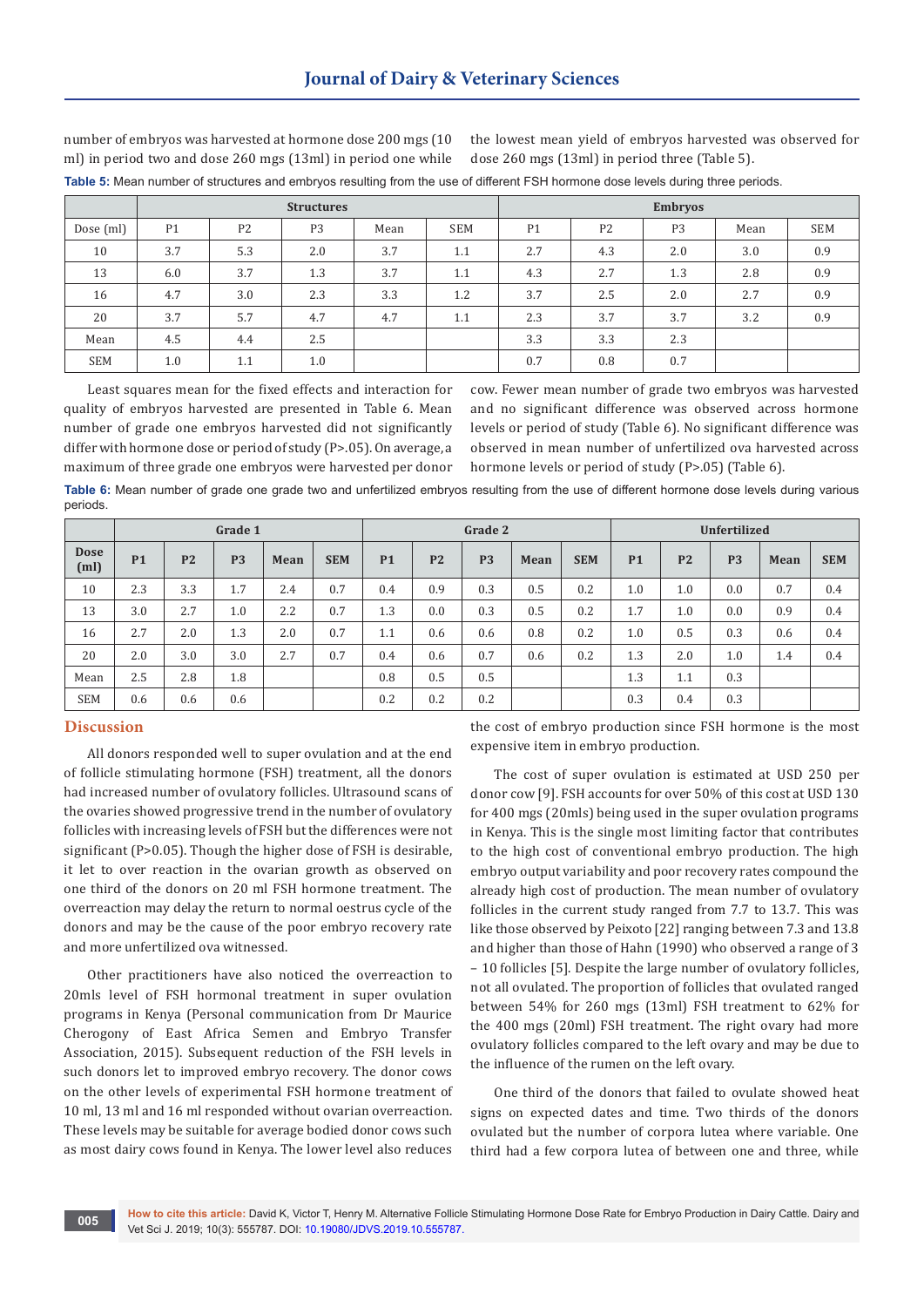the other one third responded well with more than three corpora lutea. Mapletoft [9] and Viana & Camago [11] had observed such a trend in several super ovulations. The reasons for such variations are not known but may be due partly to animal factors or hormone drug formulation [15]. It should be noted that, though two thirds of the donors ovulated the number of corpora lutea where highly variable. The failure by some donors to ovulate is a challenge in super ovulation because they could not be predicted using ultrasound equipment to scan the ovaries during FSH hormonal treatment. The failure to ovulate despite the growth of follicles to ovulatory stage and subsequent turning on of heat signs could be due to low levels of luteinizing hormone circulating at that time or other animal factors. Luteinizing hormone plays a critical role in ovulation process hence low levels or lack of it will result in poor ovulation hence low embryo recovery rates. Further research is needed to ascertain whether low levels of LH is the cause of the failure or other animal factors in order to improve the ratio of ovulated follicles.

Some donor animals that failed to ovulate during the first attempt responded well during the second super ovulation treatment, subsequently producing a good average number of embryos. A few donor cows failed completely to ovulate following a second super ovulation attempt despite showing growth in follicle numbers and sizes. These group of animals came on heat due to increased amount of estrogen released by the dominant follicles but failed to ovulate. Keeping records is important in embryo transfer program to allow for such donor cows to be rejected in future superovulation programs. The expected embryo yield based on ultrasound scan of ovaries and subsequent count through rectal palpation of the corpora lutea formed showed an average of 6.1 to 7.8. This was however not realized in actual mean number of structures harvested. The actual structures harvested ranged from 3.3 to 4.7 between different levels of FSH and 2.5 to 4.5 between seasons. The average number of embryos harvested was 2.9 per donor which is lower than those harvested in the United States of America with an average of six [23] and Brazil with an average of 4.1 - 7.3 [22] but higher than those of Ethiopia with an average of 2.07 [24]. This could be attributed to inexperience in embryo harvesting due to lack of regular embryo production programs.

The number of corpora lutea (6.1–7.8) were lower than those observed by Peixoto [22]. With experienced technician, this could have yielded an average of 5 to 7 embryos per donor. Lack of regular practice in embryo harvesting let to lower embryos recovered. Improvement of technical skills is needed if we are expected to meet international standards in Kenya. Most embryos (40%) were left within the uterus hence leading to perceived high production costs. Technician skills have been shown to be among the reasons for the low embryo recovery / yield [9,15,25,26]. Regular practice is needed for consistent embryo production but this has been hindered by lack of affordable FSH. FSH is imported, hence attracting freight costs on top of taxes and profit markup of the exporting and importing agents.

Period three which was between July, August, September 2015 had low number of ovulatory follicles and hence low number of embryos harvested. Period three also had the lowest proportion of follicles that ovulated at 50% compared to period two (April, May, June) which had the highest proportion at 63%. Season has been shown to influence embryo yield [9,15,25]. Period three is colder than period two and one in Kenya. The animals should be kept warm through proper housing facility during such a period if optimum embryo production is to be realized.

Most of the embryos harvested were of grade one quality across the different levels of FSH and seasons. Different FSH levels had no influence on the quality of embryos produced. More unfertilized ova observed were at the higher level of FSH and this could have been contributed by the overreaction to the higher FSH dose leading to larger super ovulated ovaries. There was no documented evidence on research to ascertain the influence of FSH levels on quality of embryos. Based on observed follicular response, number of corpora lutea and actual embryo output, the experimental model using 200 mgs (10mls) of follicle stimulating hormone (FSH) is the most appropriate for use in Kenya. The ovarian response by donor cows was optimal without overreaction by the ovarian tissues. The dose was associated with low number of unfertilized ova and degenerated embryos.

The recommended protocol based on the use of 200 mgs (10mls) of FSH will reduce the cost of super ovulation by USD 65 per donor. This translates to 25% reduction in the overall cost of superovulation. Embryo production and transfer is perceived as expensive, hence the low adoption rate in Kenya [27]. This has led to infrequent, rarely used technique that is often utilized by the elite farmers and seldom by the average breeders. Though it's a technique that is frequently used in developed countries and a few developing countries, it's hardly a tool of choice in most Sub Sahara Africa.

## **Conclusion**

Embryo transfer therefore, remains the most viable option provided that the correct super ovulation protocol is employed together with relevant training and experience. The use of inappropriate super ovulation protocol together with poor techniques during the cold season may lead to poor response and low recovery rates. The practitioners need to perfect the embryo harvesting techniques and sensitization of dairy cattle breeders to adopt and utilize MOET for faster dairy cattle improvement.

## **Acknowledgements**

We acknowledge the support of DAAD the main sponsor of this research through grant number 91560720. The Eastern Africa Agricultural Productivity Project (EAAPP) for part supply of materials. The University of Eldoret (UOE), farm section, who provided the experimental animals and their management. The University of Nairobi (UON), Department of Clinical Studies, Faculty of Veterinary Medicine for research facilities. International Livestock Research Institute for the Ultrasound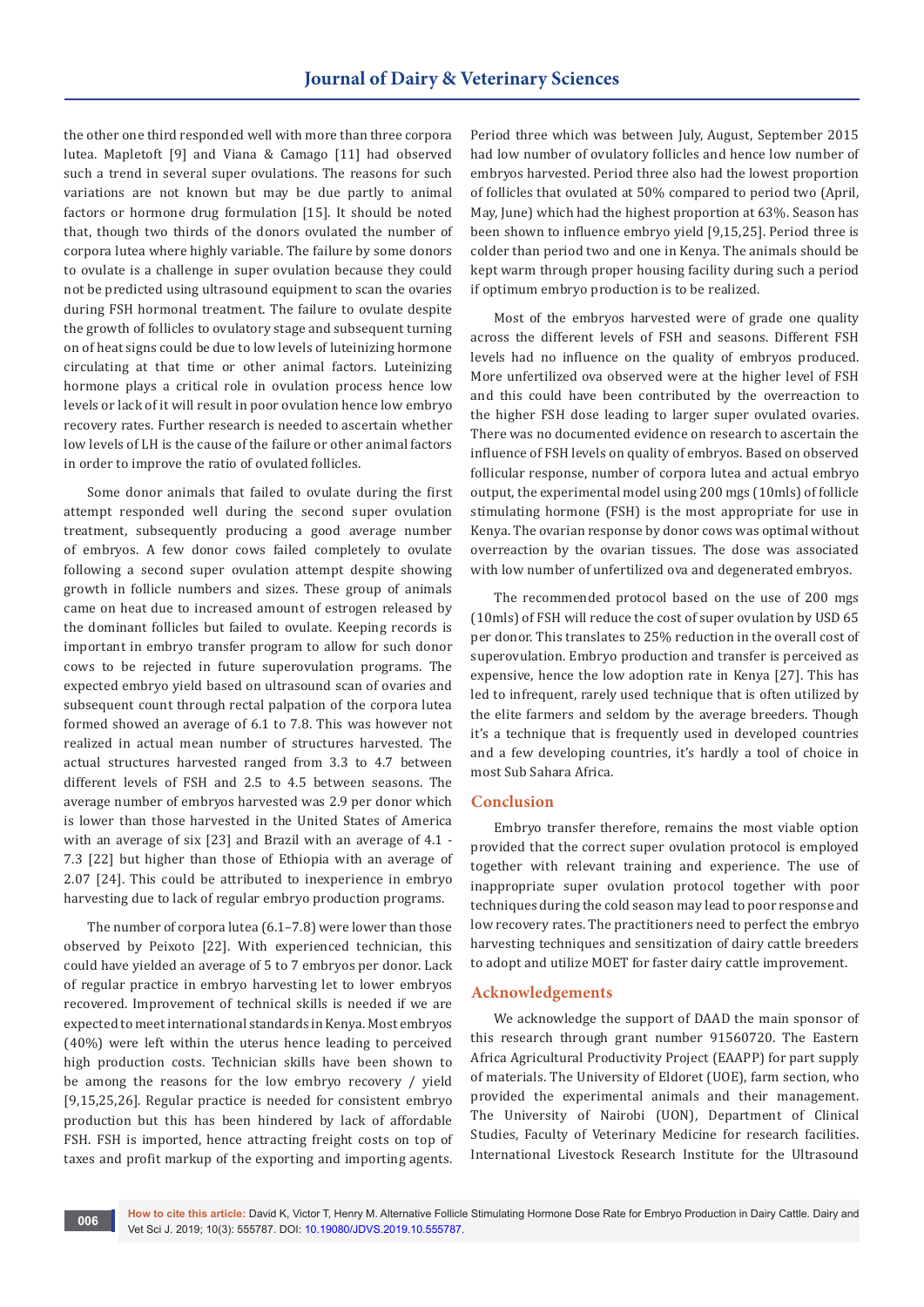equipment. The teaching and support staff of UOE and UON for their support.

## **Conflict of interest**

The authors declare that they have no conflict of interest.

### **Ethical Approval**

"All international, national and/or institutional guidelines for the care and use of animals were followed. All procedures performed in studies involving animals were in accordance with the ethical standards of the University of Nairobi."

#### **References**

- 1. [Kabubo-Mariara J \(2009\) Global warming and livestock husbandry in](https://www.sciencedirect.com/science/article/pii/S0921800909001086)  [Kenya, impacts and adaptations. Ecological Economics 68: 1915-1924.](https://www.sciencedirect.com/science/article/pii/S0921800909001086)
- 2. KNDMP (2010) Kenya National Dairy Master Plan. Action plan and implementation strategy.
- 3. [Mutembei HM, Tsuma VT, Muasa BT, Muraya J, Erastus RM \(2015\)](https://www.ajol.info/index.php/ajfand/article/view/113416)  Bovine *in-vitro* [embryo production and its contribution towards im](https://www.ajol.info/index.php/ajfand/article/view/113416)[proved food security in kenya. African Journal of food agriculture and](https://www.ajol.info/index.php/ajfand/article/view/113416)  [nutrition development 1: 9722-9743.](https://www.ajol.info/index.php/ajfand/article/view/113416)
- 4. Kios DK, VanMarle-Köster E, Visser C (2012) Application of DNA markers in parentage verification of Boran cattle in Kenya. Tropical Animal Health and Production 44([3](https://link.springer.com/journal/11250/44/3/page/1)): 471-476.
- 5. Muraya J, Mutembei HM, Tsuma VT, Mutiga ER (2015) Characterization of Follicular Dynamics in the Kenyan Boran Cow. International Journal of Veterinary Science 4(4): 206-210.
- 6. Lawrence FG, Mutembei HM, Lagat J, Mburu J, Amimo J, et al. (2015) Constraints to use of breeding services in Kenya. International Journal of Veterinary Science 4(4): 211-215.
- 7. Mutembei HM, Muasa BS, Origa R, Jimbo S, Ojango JMK, et al. (2009) Delivery of appropriate cattle genotypes to Eastern African smallholder farmers through in vitro embryo production technologies, the technical procedures, prospects and challenges, Aspects of African Biodiversity. Royal Society Chemistry Journal 32: 84-90.
- 8. Thibier M (2011) [Embryo transfer, a comparative biosecurity advan](https://www.ncbi.nlm.nih.gov/pubmed/21809763)[tage in international movements of germplasm. Revue Science Et Tech](https://www.ncbi.nlm.nih.gov/pubmed/21809763)[nique Office International des Epizooties 30\(1\): 177-188.](https://www.ncbi.nlm.nih.gov/pubmed/21809763)
- 9. Mapletoft RJ (2012) Perspectives on Bovine Embryo Transfer. WCDS Advances in Dairy Technology 24: 83-93.
- 10. [Mapletoft RJ \(2013\) History and perspectives on bovine embryo trans](http://www.cbra.org.br/pages/publicacoes/animalreproduction/issues/download/v10n3/p168-173%20(AR612).pdf)[fer. Animal Reproduction 10\(3\): 168-173.](http://www.cbra.org.br/pages/publicacoes/animalreproduction/issues/download/v10n3/p168-173%20(AR612).pdf)
- 11. Viana JHM, Carmago LSA (2007) Bovine embryo production in Brazil, a new scenario. Acta Scientiae Veterinariae 35**(**3): 920-924.
- 12. Kios DK, Ongubo MN, Kitilit JK, Rachuonyo HA, Oliech GO, et al. (2013) Multiple Ovulation and embryo transfer in Kenya, a review of success rates and lessons learnt. African Journal of Education, Science and Technology 1(3): 99-105.
- 13. [Bari F, Khalid M, Hare Sign W, Murray A, Merrell B \(2003\) Factors af](https://www.ncbi.nlm.nih.gov/pubmed/12527074)[fecting the survival of sheep embryos after transfer within a MOET pro](https://www.ncbi.nlm.nih.gov/pubmed/12527074)[gram. Theriogenology 59: 1265-1275.](https://www.ncbi.nlm.nih.gov/pubmed/12527074)
- 14. Mollo A, Lora M, Faustini M, Romagnoli S, Cairoli F (2007) Some factors affecting embryo transfer success in dairy cattle. Journal of Animal and Veterinay Advances 6(4): 496-499.
- 15. Lamb GC (2012) Managing embryo transfer to improve success. In: Proceedings applied reproductive strategies in Beef Cattle, Sioux Falls, SD pp. 341.
- 16. [Domecq JJ, Skidmore AL, Lloyd JW, Kaneene JB \(1995\) Validation of](https://www.ncbi.nlm.nih.gov/pubmed/8598414)  [body condition scores with ultrasound measurements of subcutaneous](https://www.ncbi.nlm.nih.gov/pubmed/8598414)  [fat of dairy cows. Journal of Dairy Science 78: 2308-2313.](https://www.ncbi.nlm.nih.gov/pubmed/8598414)
- 17. Hedayat AS, Yang M (2005) Optimal and efficient crossover designs for comparing test treatments with a control treatment. The Annals of Statistics 33(2): 915–943.
- 18. Durocher J, Morin N, Blondin P (2005) Effect of hormonal stimulation on bovine follicular response and oocyte developmental competence in a commercial operation. Theriogenology 65: 102-115.
- 19. Seidel EG, Seidel SM (2005) Training manual for embryo transfer in cattle. FAO Animal Production and Health Paper p. 77.
- 20. Bo GA, Mapletoft RJ (2013) Evaluation and classification of bovine embryos. Animal Reproduction 10(3): 344–348.
- 21. Duchateau L, Jansen P, Rowlands GJ (1998) Linear mixed models, An introduction with applications in veterinary research. International Livestock Research Institute (ILRI), Nairobi, Kenya, pp. 159.
- 22. [Peixoto MGCD, Bergmann JAG, Fonseca CG, Penna VM, Pereira CS](http://www.scielo.br/scielo.php?script=sci_arttext&pid=S0102-09352006000400019)  [\(2006\) Effects of environmental factors on multiple ovulations of zebu](http://www.scielo.br/scielo.php?script=sci_arttext&pid=S0102-09352006000400019)  [donors. Arquivo Brasileiro de Medicina Veterinaria e Zootecnia 58\(4\):](http://www.scielo.br/scielo.php?script=sci_arttext&pid=S0102-09352006000400019)  [567-574.](http://www.scielo.br/scielo.php?script=sci_arttext&pid=S0102-09352006000400019)
- 23. [Hasler JF \(2014\) Forty years of embryo transfer in cattle, a review fo](https://www.ncbi.nlm.nih.gov/pubmed/24274419)[cusing on the journal Theriogenology](https://www.ncbi.nlm.nih.gov/pubmed/24274419)*,* the growth of the industry in [North America and personal reminisces. Theriogenology 81\(1\):](https://www.ncbi.nlm.nih.gov/pubmed/24274419) 152– [169.](https://www.ncbi.nlm.nih.gov/pubmed/24274419)
- 24. [Tadesse M, Degefa T, JeiluJemal J, Yohanis A, Seyum T \(2016\) Evaluation](https://www.ajol.info/index.php/ejas/article/view/142802)  [of Response to Super-Ovulation, Estrous Synchronization and Embryo](https://www.ajol.info/index.php/ejas/article/view/142802)  [Transfer in Local Zebu or Crossbred Dairy Cattle. Ethiopian Journal of](https://www.ajol.info/index.php/ejas/article/view/142802)  [Agricultural Science 26\(2\): 27-35.](https://www.ajol.info/index.php/ejas/article/view/142802)
- 25. [Arendonk JAM, Bijma P \(2003\) Factors affecting commercial applica](https://www.ncbi.nlm.nih.gov/pubmed/12499009)[tion of embryo technologies in dairy cattle in Europe, a modelling ap](https://www.ncbi.nlm.nih.gov/pubmed/12499009)[proach. Theriogenology 59: 635-649.](https://www.ncbi.nlm.nih.gov/pubmed/12499009)
- 26. Hasler JF (2004) Factors influencing the success of embryo transfer in cattle. In: Proceedings of the WBC Congress January 2004, Québec, Canada.
- 27. Kios D, Tsuma V, Mutembei H (2018) Factors affecting adoption of embryo transfer technology in dairy cattle in Kenya. Advances in Social Sciences Research Journal 5(8): 456–463.